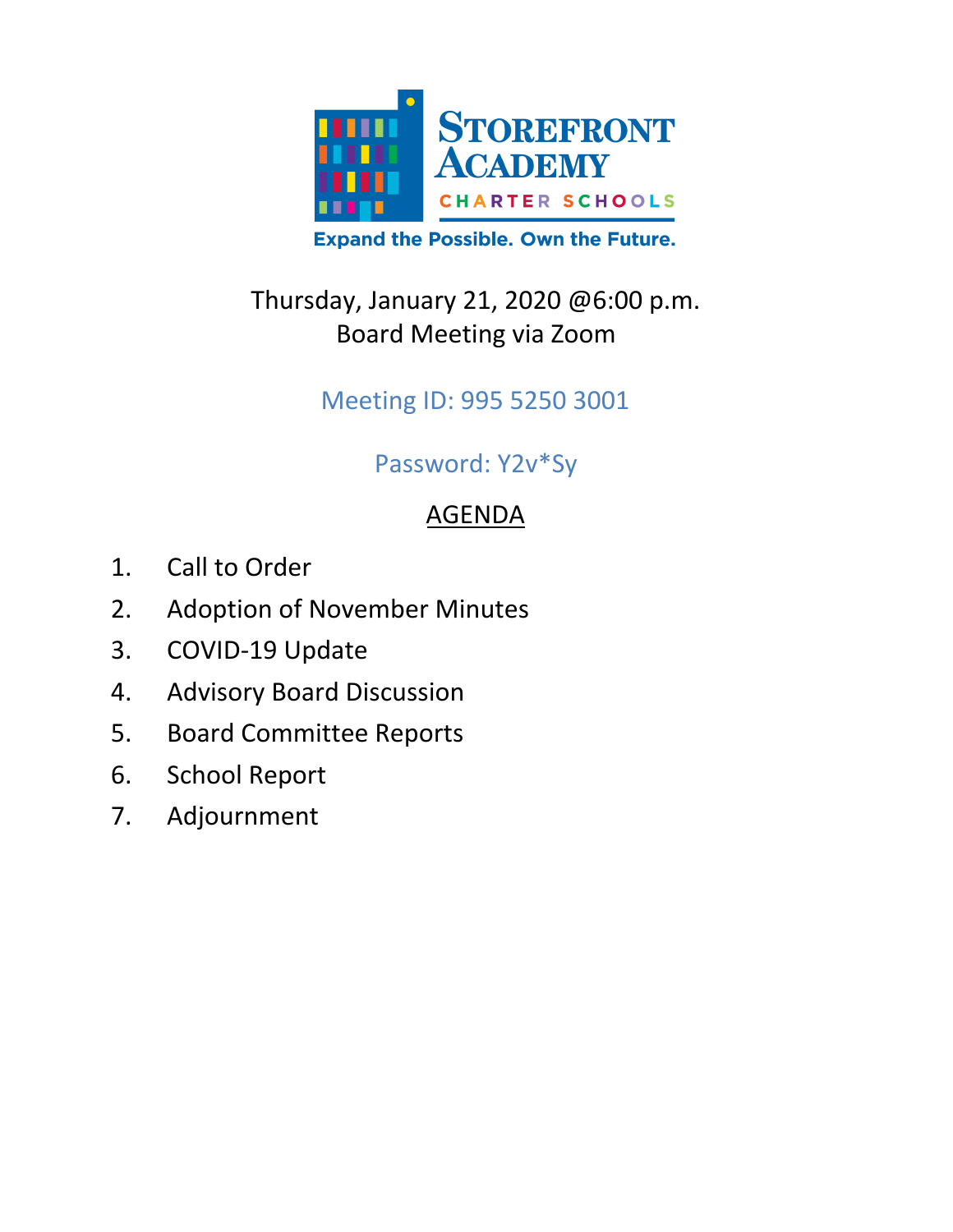### **Trustees Present**

| <b>Richard Bayles</b>  |
|------------------------|
| Gretchen Pusch         |
| <b>Justin Tolliver</b> |
| Noel Acey              |
| Peter Low              |
| Amanda Low             |
| Tanya Hoffler-Moore    |
| Susan Reid             |
| Jonathan Stearns       |
| Reby Gulcan            |

#### **Storefront Academy Staff:**

- Dr. Nicole Garcia, CEO
- Ms. Carol Singletary, South Bronx Principal
- Ms. Amia Fisher, Dean of Harlem
- Ms. Jennifer Johnson, Director of Student Support
- Mr. Stuart Wolf, Director of Finance
- Ms. Maria Ruiz, CEO Executive Assistant
- Ms. Elizabeth Ruiz, Harlem Registrar
- Ms. Natalia Perez, Director of Communications
- Ms. Taleema Chesney, Harlem Principal
- Ms. Dignorlyn Poweriet, Director of Development
- Ms. Nidia Evangelista, Director of Operations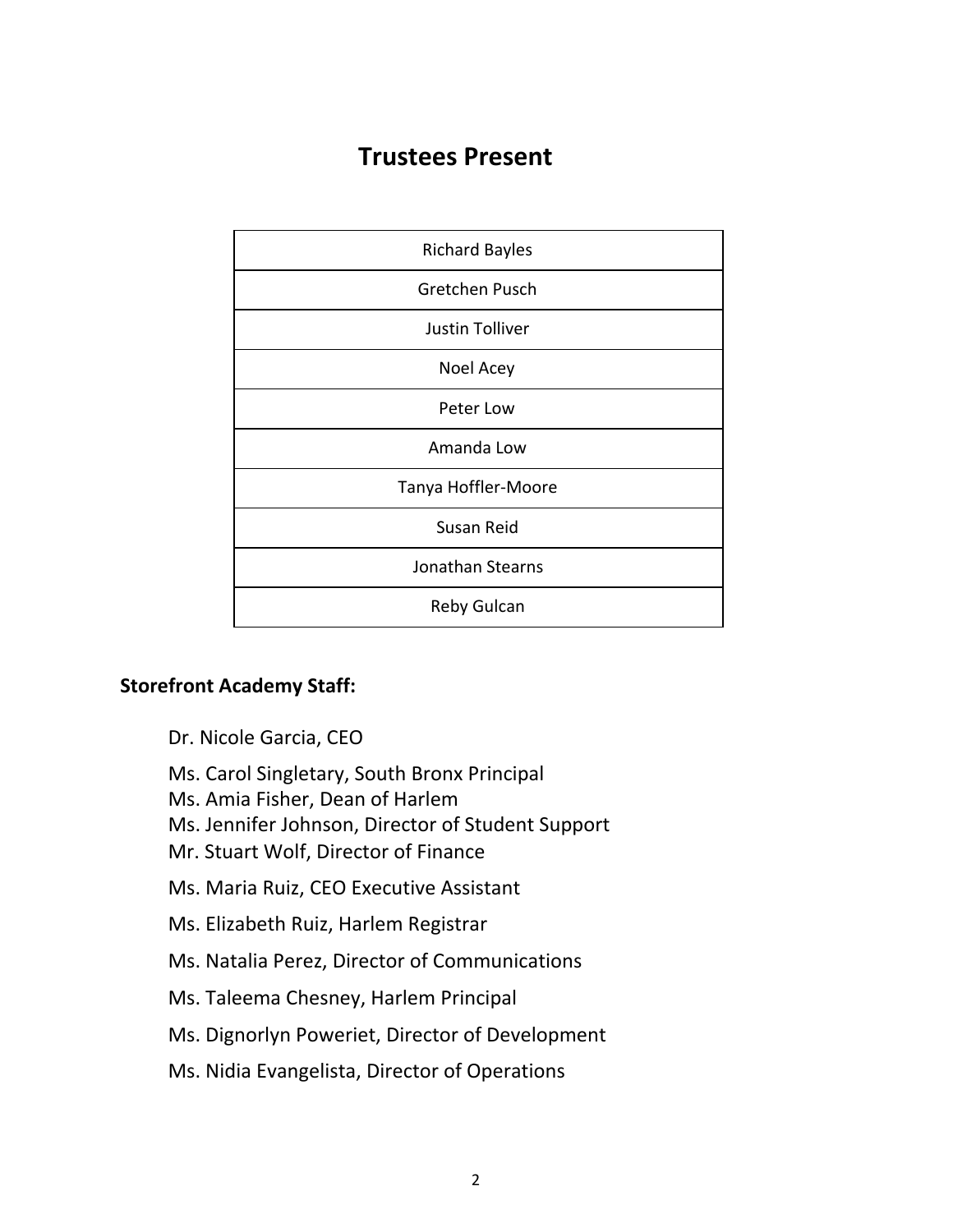- Ms. Lorena Rodriguez, South Bronx Registrar
- Ms. Yoselyn Fernandez, South Bronx Assistant Principal
- Mr. Matthew Tiwary, Director of Technology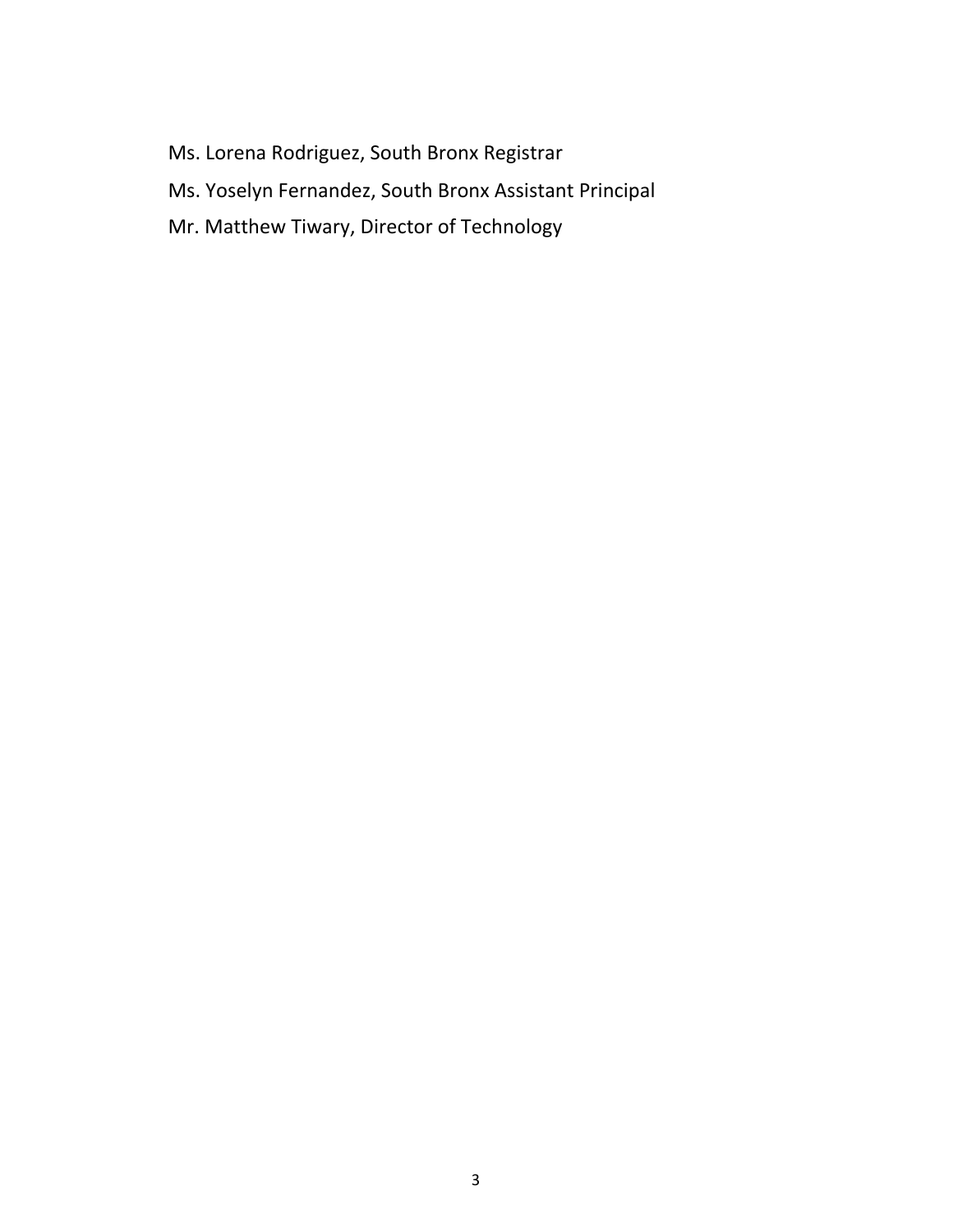#### **1. Call to Order**

Mr. Bayles called the meeting to order at 6:00 p.m.

#### **2. Adoption of November Minutes**

Mr. Bayles moved to adopt the minutes from the previous board meeting. All members agreed, and the minutes from the previous meeting were adopted without objection.

#### **3. COVID-19 Update**

Dr. Garcia stated that all schools around the Academy would return to in-person classes around March 8th, 2021. Because families could not be told to avoid travel during the holiday period, students would need a quarantine period before resuming in-person classes.

The previously approved return date from spring break would need to be amended by one week in order to match the surrounding schools and Department of Education guidelines.

Staff members could not be legally required to be vaccinated as an employment condition; they could not be prohibited from returning to work without vaccination. The vaccine has been approved for emergency use, but not fully approved by the FDA, therefore it cannot be made mandatory.

- Some teachers had already been vaccinated.
- Some staff members and their families had recently tested positive.
- The Department of Education recommendations are that all

personnel be vaccinated before returning to work at schools, but it is not binding.

● During MAP testing, teachers will be required to be tested for COVID.

During a recent parent survey, they had been given the choice of whether elect hybrid, online, or remote instruction. The parent consensus was 70-30% in favor of all-online learning for the students.

● A report detailing costs and methods would be useful before the next board meeting in order to better plan for any return plans.

Mr. Bayles moved for a motion to reopen the Academy on a hybrid schedule on March 8th. The motion passed without objections nor abstentions.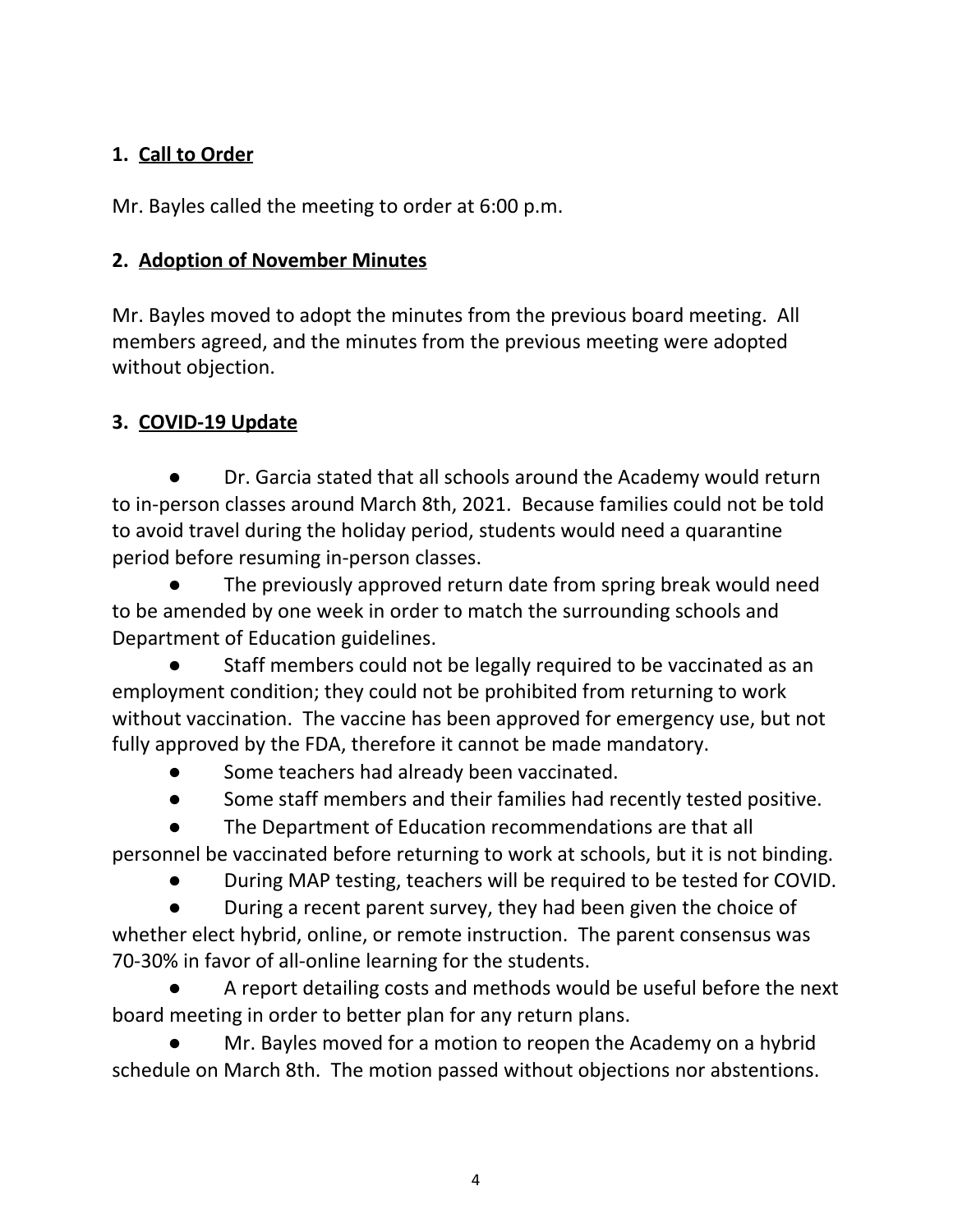#### **4. Advisory Board Discussion**

The Advisory Board by-laws document had been previously provided to the members in order to create this entity in order to involve the community at large in the processes of the Storefront Academy.

The interactions between the Advisory Board and the Executive Board would be either through the board leaders or liaisons, but it would be up to further discussion and agreement. The Advisory Board members could attend the open Executive Board meetings, but they would have no vote on matters.

Advisory Board members would serve no role in the Executive Board; they would simply advise on certain matters as needed.

Mr. Bayles moved for a motion to approve the Advisory Board By-Laws. The motion passed without objections or abstentions.

#### **5. Board Committee Reports**

#### **Finance Committee:**

The Academy was functioning nominally, that there had been over \$27K in donations in the month, that around \$160K in settlements had been paid out and fully satisfied, and that a payment to the 501(c)(3) entity was due soon.

There had been recent, additional staff expenses, which were offset by the expense reduction in not holding in-person classes.

### **Real Estate Committee:**

● The lease for the Pontiac property had been received.

A church property in 129th Street and Madison had recently been sold and purchased, and it appeared it could be renovated as a charter school.

The space would likely be enough to accommodate hundreds of students.

Given that the State had reached its limit of approved charter schools it could approve, this entity was likely not a startup institution.

The Board should consider requesting permission from SUNY to move to the Harlem School to another location. This could help place the school where it is most needed by the community and be more successful in recruiting.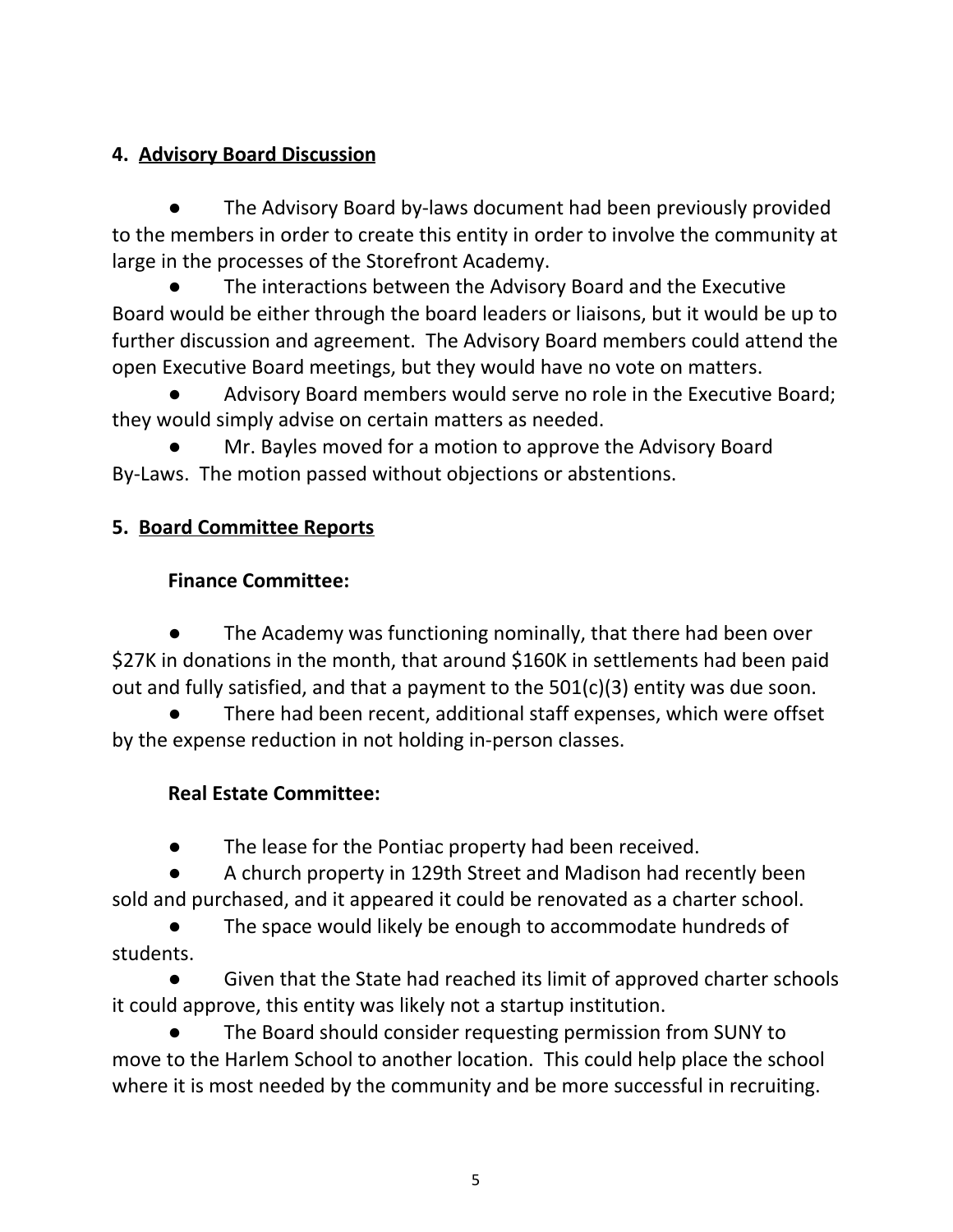A market analysis would be required.

The majority of the students in the Harlem School commute from outside the immediate neighborhood, generally utilizing the bus system.

#### **Academic Committee:**

Ms. Low stated that the staff conducted thorough outreach to ensure the students properly attended and remained in class.

**●** Holiday programs were in effect, such as gifting holiday food boxes for needy families, awards grants, family holiday adoptions, among others.

#### **Governance Committee:**

A few board positions need to be filled, but current situations, to include COVID, made it hard to accomplish at the moment.

#### **Academic Committee:**

Many students lacked basic immunity requirements, which would need to be addressed before returning to school.

Teacher recruitment is being addressed, to include reaching out to student teachers as resources to help both in classroom and virtually.

The Academy would continue using Springboard as an after-school program, even after a full return to school.

The Academy should engage in community outreach and education regarding vaccination.

### **6. School Report**

Dr. Garcia shared and discussed the student reports, to be provided as attachment to the Board Minutes. The report shows the SUNY targets by category and the current Academy information for each category.

The reports would be provided to the Board bi-monthly, given that the attendance data will vary, but assessment information will not since assessments are not as frequent as attendance data.

● SUNY requires information regarding the Academy's efforts to recruit